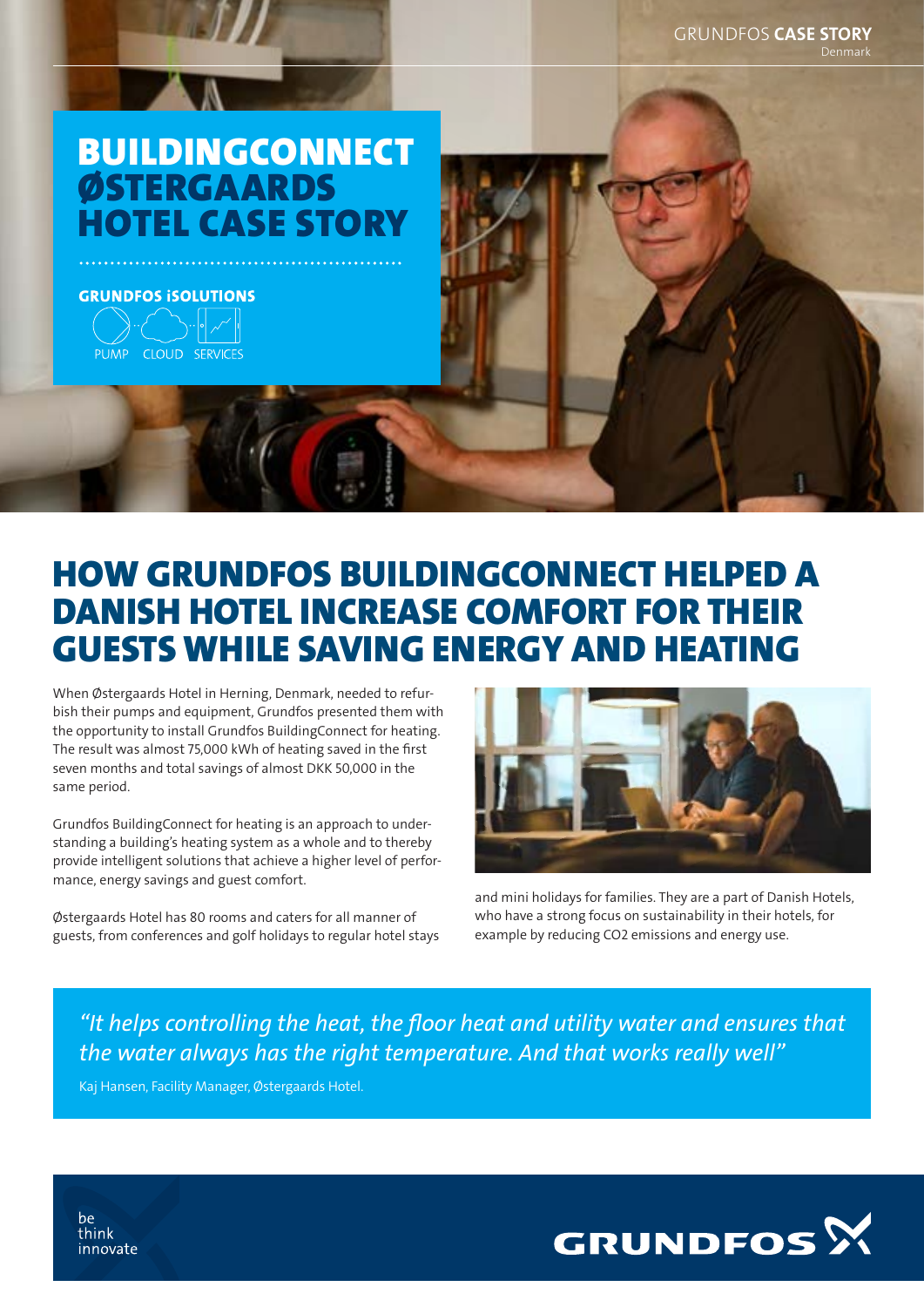

## THE GRUNDFOS SOLUTION – BUILDINGCONNECT FOR HEATING

To meet requirements from Østergaards Hotel to reduce their energy consumption, increase comfort levels in the hotel and improve the hotel's sustainability profile, Grundfos put together a total package with the following elements:

- Grundfos BuildingConnect installed to save energy, increase comfort, and for them to monitor, control and optimise the system
- Performance-based contract offered so the hotel doesn't have to invest upfront
- All equipment to be changed and the system balanced for greater energy efficiency

Grundfos BuildingConnect is the Grundfos approach to understanding buildings as a whole and to thereby provide intelligent solutions that achieve a higher level of performance in HVAC systems. It is a customised, yet affordable solution targeted towards smaller commercial buildings. When things need the customer's attention, for example with faults in the system, insights and remedies are explained in clear and understandable language.

For Østergaards Hotel, Grundfos BuildingConnect enabled easy commissioning and setup, complete overview of key performance indicators on the go, reduced energy consumption and proactive management of the installation. Specifically, this meant that the hotel could see real-time trend curves for specific time periods and use that data to improve efficiency levels and, crucially, change

## THE SITUATION:

When heating specialists from Grundfos visited Østergaards Hotel and inspected the heating system in the pump rooms, they found out that the systems were unbalanced, motor-valves were broken, and countervalves were missing. This was partly a result of pump maintenance not been prioritised, and the old circulation pumps were too small for the purpose.

The energy and heat consumption at Østergaards Hotel confirmed that the pumps were running inefficiently. They old system was circulating too much warm water, which wasn't being properly utilised, resulting in very high energy and heat consumption. This resulted in low Delta T syndrome, where average Delta T was too low or inadequate in the kitchen, ventilation system and basement. The result was poor performance of all systems and there was a lot of room for improvement.

The recommendation was a complete refurbishment with the replacement of old valves with new motorised valves controlled by Grundfos BuildingConnect, a new heat control system, new energy efficient pumps and system balancing. Pipes also needed to be better insulated in the basement and ventilation system.

set points and get detailed information on heat, flow and return temperatures, and DeltaT.

Grundfos offered Østergaards Hotel a performance-based contract so that there was no need for them to invest upfront. The Grundfos Energy Earnings model means that the customer gets a free energy refurbishment of their plant in return for sharing the value of realised energy savings. After seven years, the customer can buy the equipment for DKK 1. In this way, Grundfos needs to deliver these savings, as payment is directly affected by the savings achieved. This is where the ability of Grundfos BuildingConnect to document, report and benchmark energy consumption really made a difference.

"In the … hallway where the rooms are located, we have had some problems with the floor heating being too hot. The supply temperature was way too high. But after we have got new controlling on the system it now runs smoothly. It is not nearly as hot and that is also because it is now matched with the outdoor temperature," explains Kaj Hansen, Facility Manager, Østergaards Hotel.



 $he$ think innovate